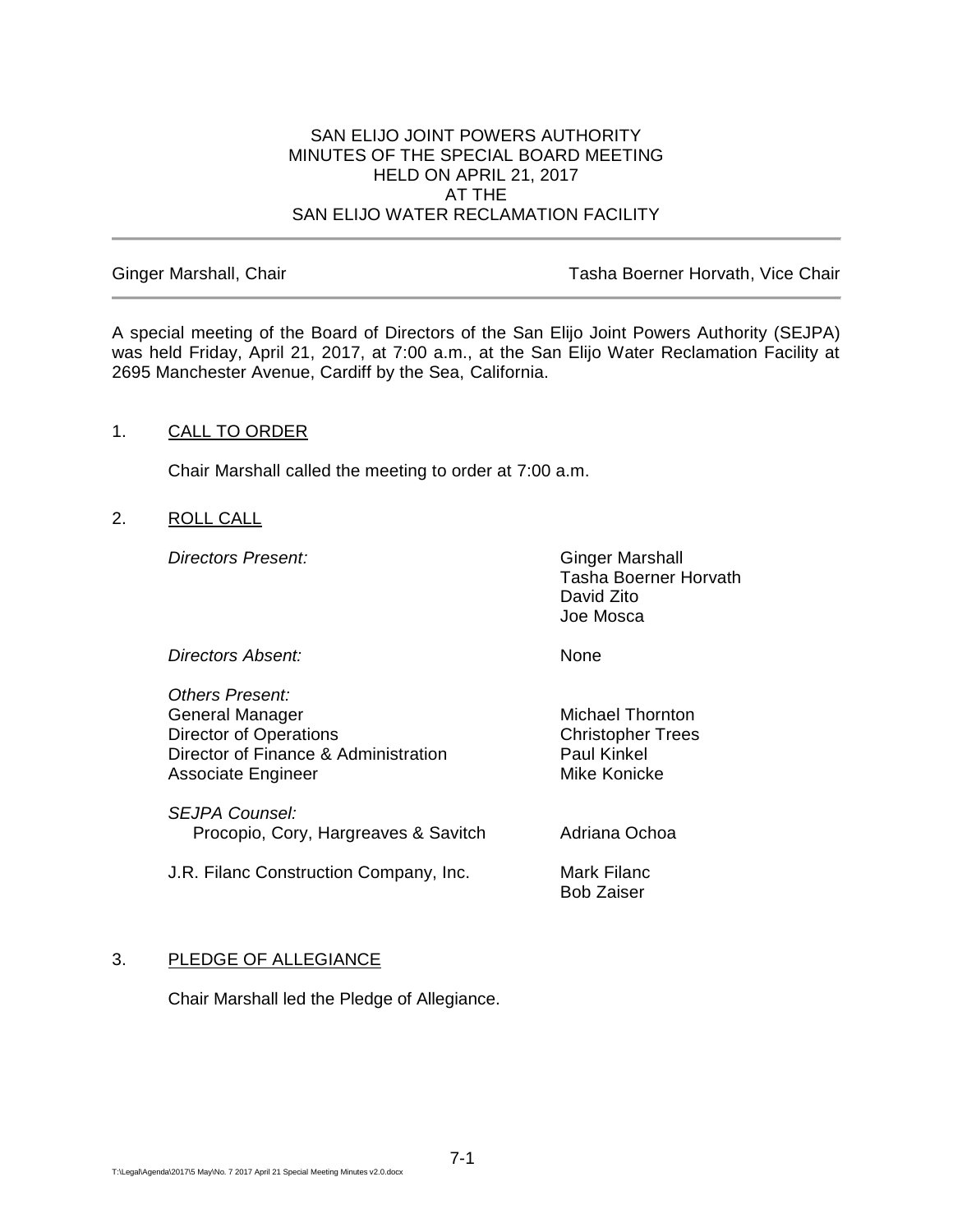## 4. AWARD CONSTRUCTION CONTRACT AND DESIGN SUPPORT SERVICES FOR THE SAN ELIJO LAND OUTFALL REPLACEMENT PROJECT

General Manager Thornton gave a brief history of the aging San Elijo land outfall pipeline. It was constructed in 1965 and due to its age and the surrounding soil type, the pipeline is estimated to be at the end of its useful life. The 2015 Facility Plan identified the land outfall replacement as the highest priority project based on environmental, financial, and social considerations. The project was advertised for construction; four construction bids were received and publicly opened on March 28, 2017.

The General Manager stated that bids were promptly reviewed by Staff, legal counsel, and the project engineer of record, Kennedy/Jenks Consultants (Kennedy/Jenks) for responsiveness to bid requirements. The bid review team determined that the apparent low bidder did not meet the minimum work experience required in the bid specifications and recommended the bid be rejected as non-responsive. Staff and Kennedy/Jenks then evaluated the apparent second lowest bidder, J.R. Filanc Construction Company (Filanc). It was determined that Filanc is a responsible bidder and the bid was responsive.

Mr. Thornton stated that the lowest responsive bid price is \$8,553,000. As part of construction, the Project will require construction management, environmental compliance monitoring and reporting, and engineering support during construction. The estimated cost for these items is \$718,000 or 8.4% of construction cost. Staff also recommends including a contingency fund of \$428,000 or 5% of construction cost, to address unanticipated conditions encountered during construction resulting in a total cost of \$9,699,000.

The General Manager requested that the Board approve an amendment to the professional services agreement with Kennedy/Jenks Consultants for engineering services during construction of the Project. The engineering services are considered vital tasks that include providing final contract documents, responding to design questions, participating in construction meetings, performing material and equipment submittal review and approval, and preparing the final record drawings.

Moved by Member Zito and seconded by Chair Marshall to:

- 1. Authorize the General Manager to reject the non-responsive apparent low bid from Palm Engineering for the San Elijo Land Outfall Replacement Project;
- 2. Authorize the General Manager to waive minor bid irregularities and award construction of the San Elijo Land Outfall Replacement project to the lowest responsive and responsible bidder, J.R. Filanc Construction Company, Inc., for an amount not to exceed \$8,553,000 and issue a Notice to Proceed at the time the General Manager deems appropriate; and
- 3. *Subject to legal review*, authorize the General Manager to amend the professional services agreement, with Kennedy/Jenks Consultants for